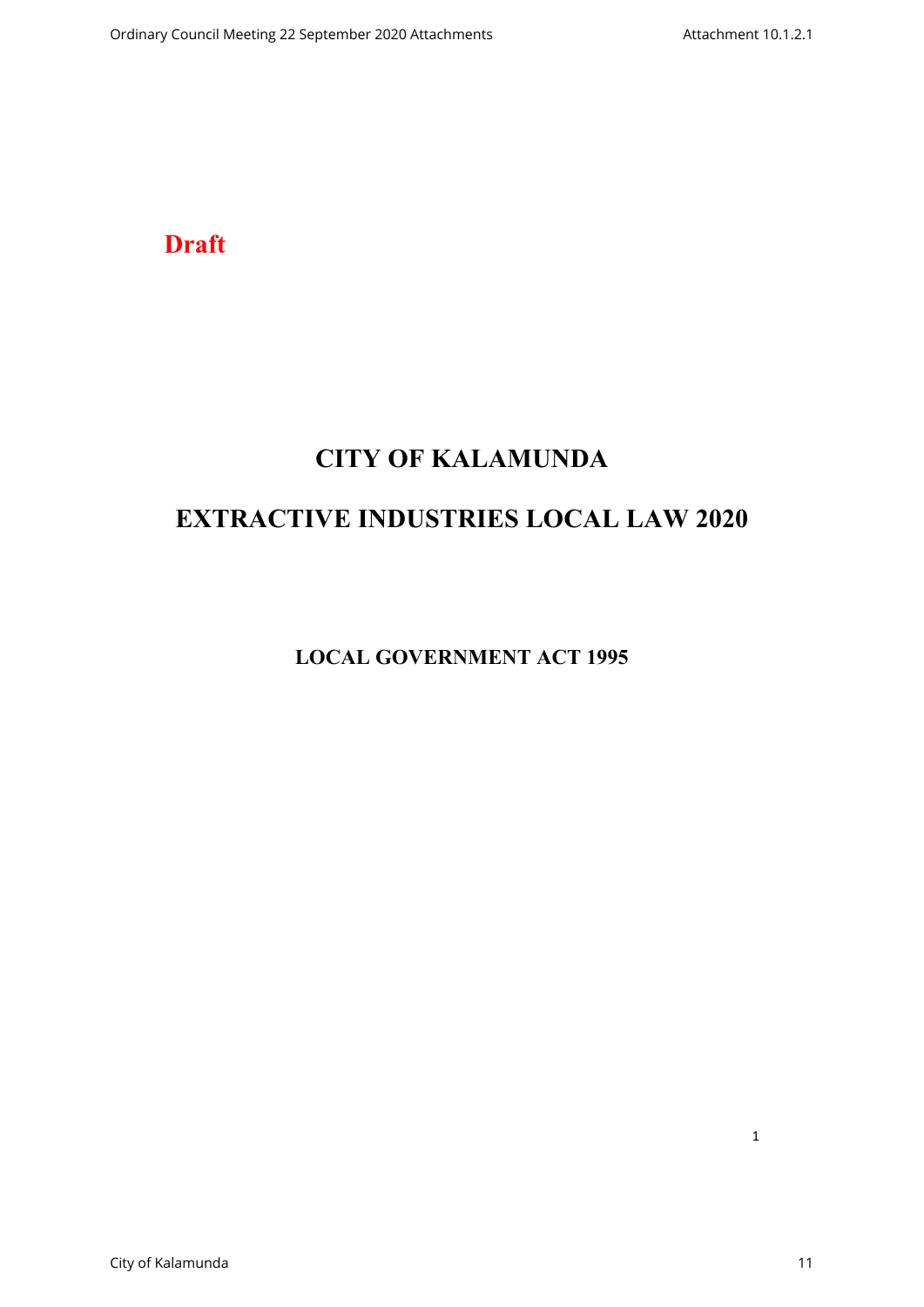# **LOCAL GOVERNMENT ACT 1995**

# **CITY OF KALAMUNDA**

#### **EXTRACTIVE INDUSTRIES LOCAL LAW 2020**

#### TABLE OF CONTENTS

### **PART 1—PRELIMINARY**

- 1.1 Citation
- 1.2 Commencement
- 1.3 Definitions
- 1.4 Application
- 1.5 Transition
- 1.6 Repeal

#### **PART 2—LICENSING REQUIREMENTS FOR AN EXTRACTIVE INDUSTRY**

- 2.1 Extractive industries prohibited without licence
- 2.2 Applicant to advertise proposal
- 2.3 Application for licence

#### **PART 3—DETERMINATION OF APPLICATION**

- 3.1 Determination of application
- 3.2 Payment of annual licence fee

## **PART 4—TRANSFER, CANCELLATION AND RENEWAL OF LICENCE**

- 4.1 Transfer of licence
- 4.2 Cancellation of licence
- 4.3 Renewal of licence
- 4.4 Notice of outcome

## **PART 5—SECURED SUM AND APPLICATION THEREOF**

- 5.1 Security for restoration and reinstatement
- 5.2 Use by local government of secured sum

#### **PART 6—LIMITATIONS, OBLIGATIONS OF THE LICENSEE AND PROHIBITIONS**

- 6.1 Limits on excavation near boundary
- 6.2 Obligations of the licensee
- 6.3 Prohibitions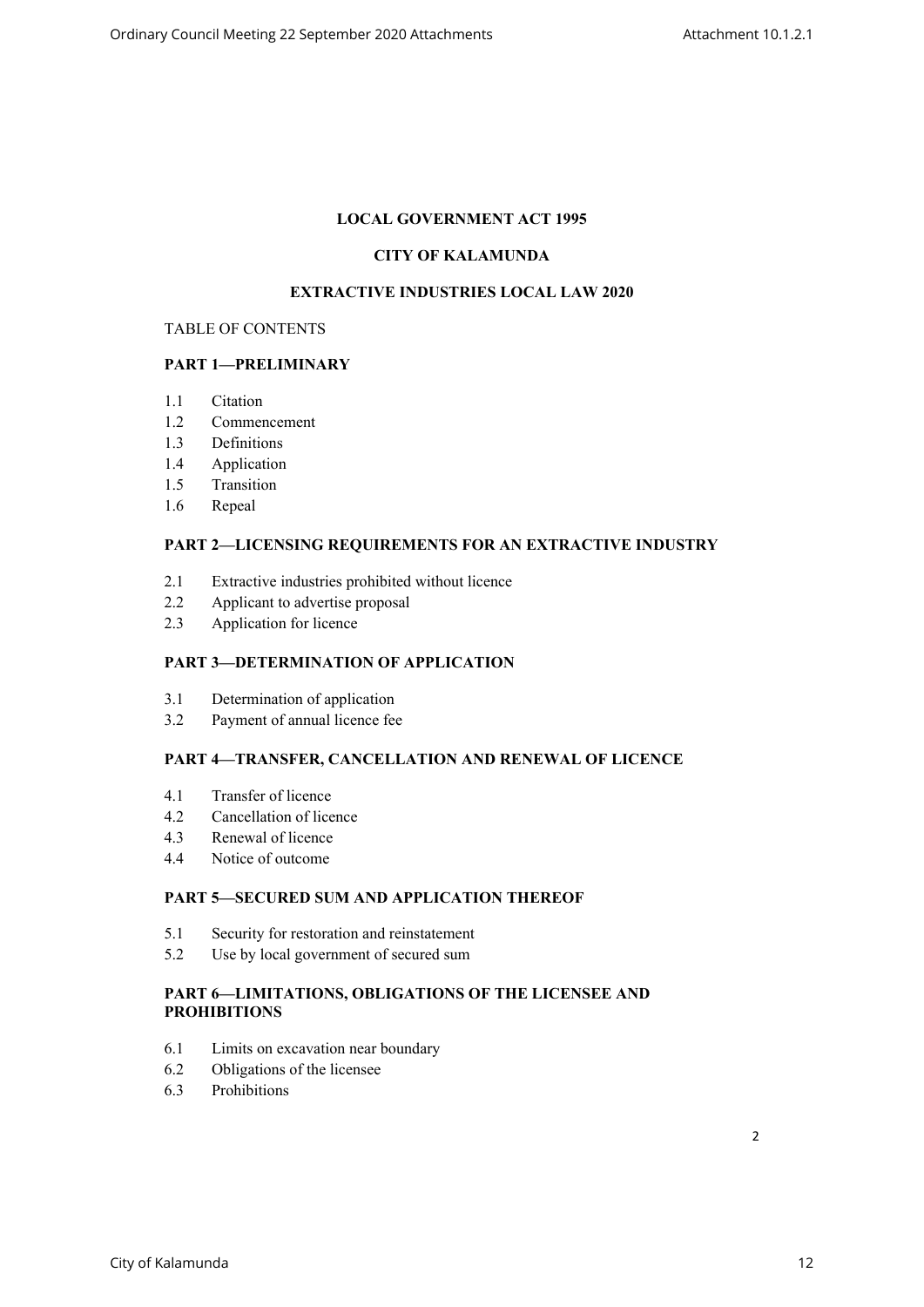# 6.4 Blasting

### **PART 7—MISCELLANEOUS PROVISIONS**

- 7.1 Public liability
- 7.2 Mines Safety and Inspection Act and Environment Protection Act
- 7.3 Notice of cessation of operations
- 7.4 Works to be carried out on cessation of operations

#### **PART 8—OBJECTIONS AND APPEALS**

8.1 Objection and review rights

# **PART 9— OFFENCES, PENALTIES AND FORMS**

- 9.1 Offences
- 9.2 Modified penalties<br>9.4 Forms
- 9.4 Forms

#### **SCHEDULE 1 – PRESCRIBED OFFENCES**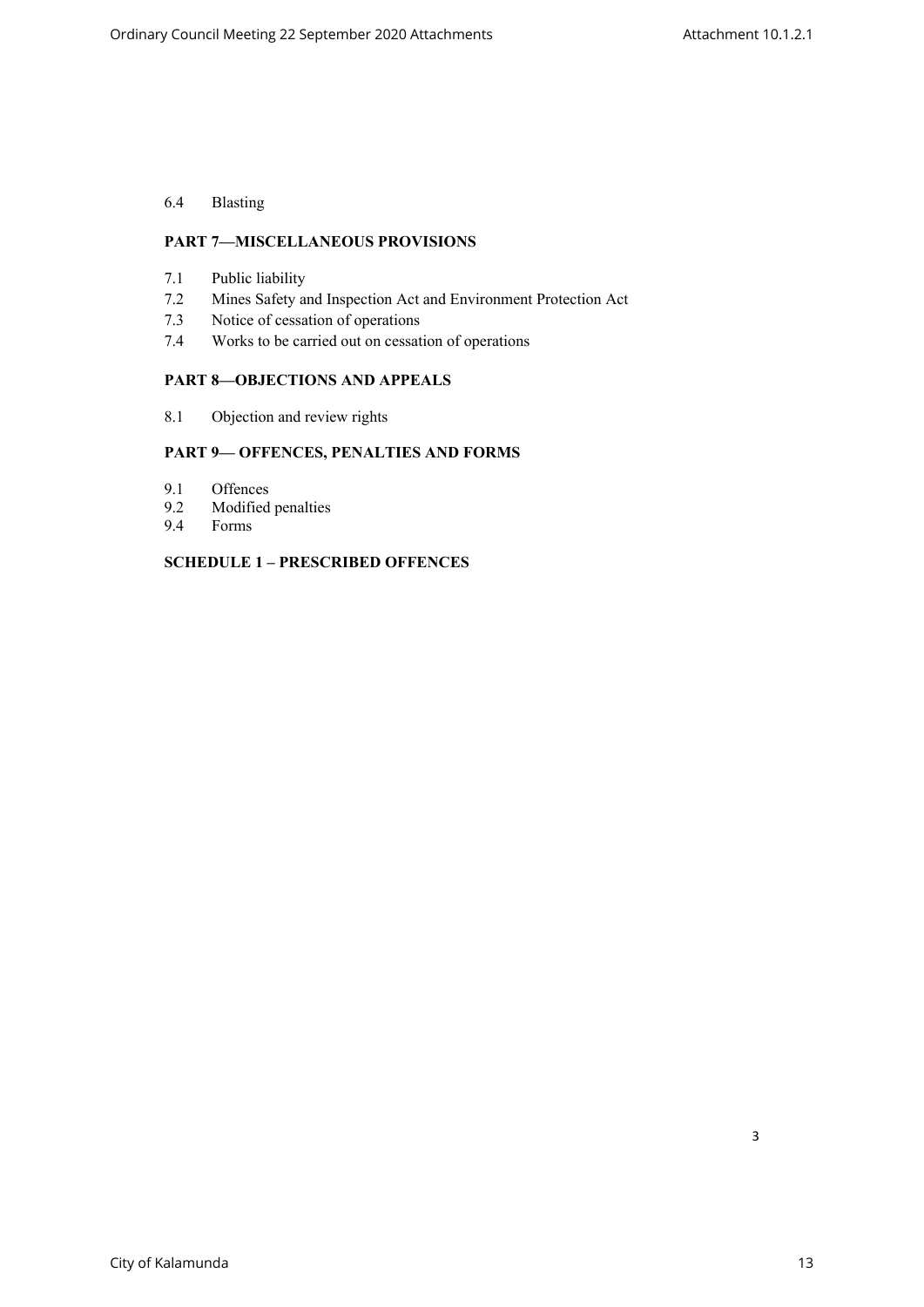#### **LOCAL GOVERNMENT ACT 1995**

#### CITY OF KALAMUNDA

## **EXTRACTIVE INDUSTRIES LOCAL LAW 2020**

Under the powers conferred by the *Local Government Act 1995* and by all other powers, the local government of the City of Kalamunda resolved on  $\{date\}$  to make the following local law.

#### **PART 1—PRELIMINARY**

#### **1.1 Citation**

This local law maybe cited as the *City of Kalamunda Extractive Industries Local Law 2020*.

#### **1.2 Commencement**

This local law comes into operation 14 days after the date of its publication in the *Government Gazette*.

#### **1.3 Definitions**

In this local law, unless the context otherwise requires-

*Act* means the *Local Government Act 1995*;

*AS* means an Australian Standard published by Standards Australia and available for viewing free of charge at the City of Kalamunda Administration Offices or on the website; *Carry on an extractive industry* means quarrying and excavating for stone, gravel, sand, and other material; *CEO* means the Chief Executive Officer of the local government; *district* means the district of the local government; *excavation* includes quarry; *land* unless the context otherwise requires, means the land on which the applicant proposes carrying on the extractive industry to which the licence application relates; *licence* means a licence issued under this local law; *licensee* means the person named in the licence as the licensee; *local government* means the City of Kalamunda *occupier* has the meaning given to it in the Act; *owner* has the meaning given to it in the Act; *person* does not include the local government; *planning approval* means an approval for a development and/or a land use that is issued under a local planning scheme administered by the local government; *secured sum* means the sum required to be paid or the amount of a bond, guarantee or other security under clause 5.1; *Schedule* means a schedule to this local law; and *site* means the land specified by the local government in a licence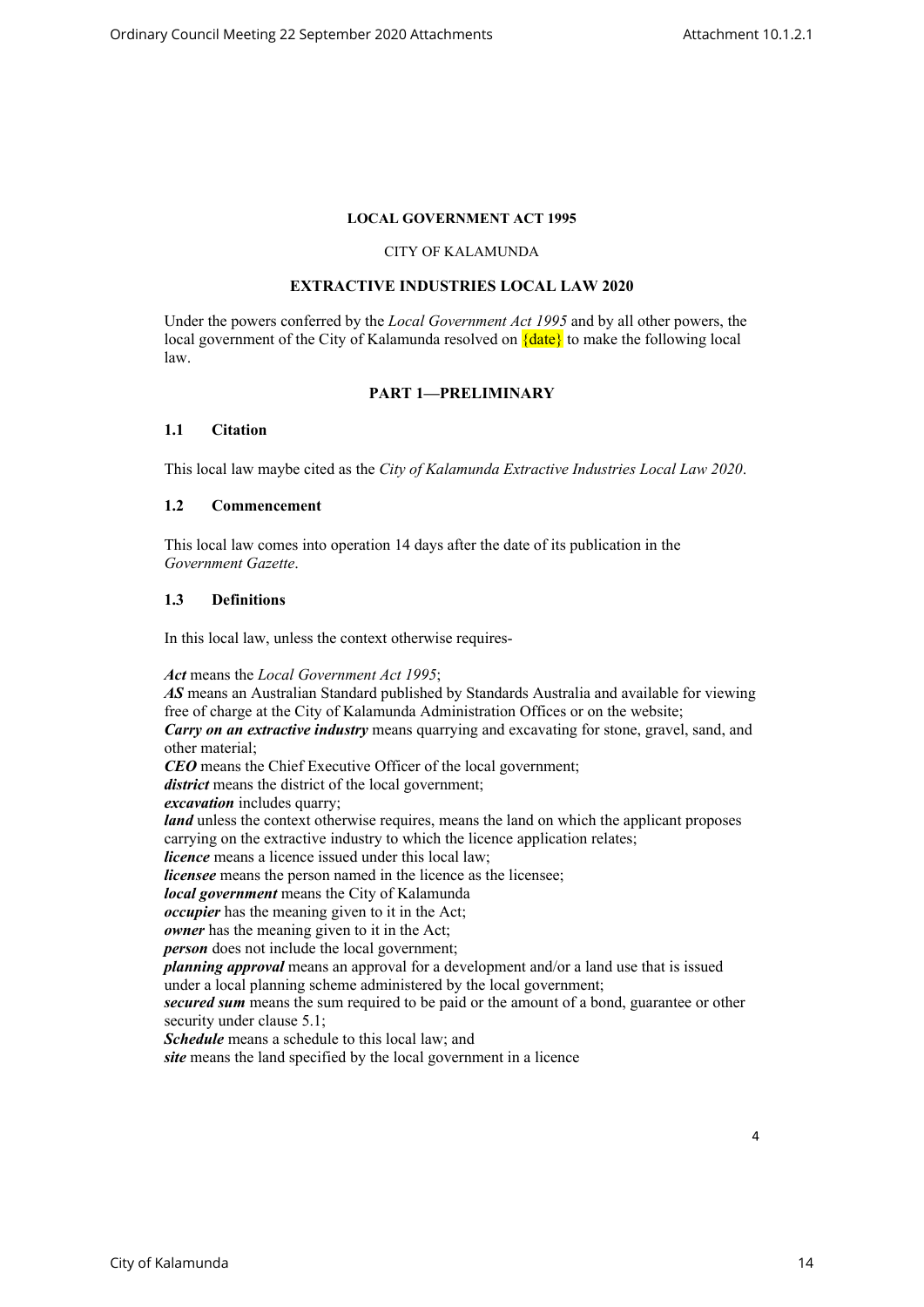# **1.4 Application**

- (1) The provisions of this local law-
	- (a) Subject to paragraphs  $(b)$ ,  $(c)$ ,  $(d)$  and  $(e)$ -
		- (i) apply and have force and effect throughout the whole of the district; and
		- (ii) apply to every excavation whether commenced prior to or following the coming into operation of this local law;
	- (b) do not apply to the extraction of minerals under the *Mining Act 1978*;
	- (c) do not apply to the carrying on of an extractive industry on Crown land;
	- (d) do not apply to the carrying on of an extractive industry on land by the owner or occupier of that land for use on that land; and
	- (e) do not affect the validity of any licence issued under the local law repealed by clause 1.5 of this local law if that licence is currently in force at the date of gazettal of this local law.
- (2) In subclause (1)(d), land includes adjoining lots or locations in the same occupation or ownership of the owner or occupier referred to in subclause (1)(d).

# **1.5 Transitional provisions**

- (1) Within 90 days of commencement of this local law or within 90 days of the date of the annual licence fee of a previous licence becoming due and payable (under clause 3.2), the local government may in respect of the licence—
	- (a) vary or delete a condition; or
	- (b) impose one or more other conditions, as specified in clause 3.1(5).
- (2) A condition that is varied, deleted or imposed under subclause (1) does not become effective until 90 days (or longer period that is specified by the local government) after written notice of the condition is given by the local government to the licensee.

# **1.6 Repeal**

This local law repeals the *Municipality of the Shire of Kalamunda By-laws Relating to Extractive Industries [Local Government Model By-laws (Extractive Industries) No. 9]* as published in the *Government Gazette* on 29 August 1963 and amended in the *Government Gazette* published on 18 April 1975, 19 November 1982 and 20 October 1988.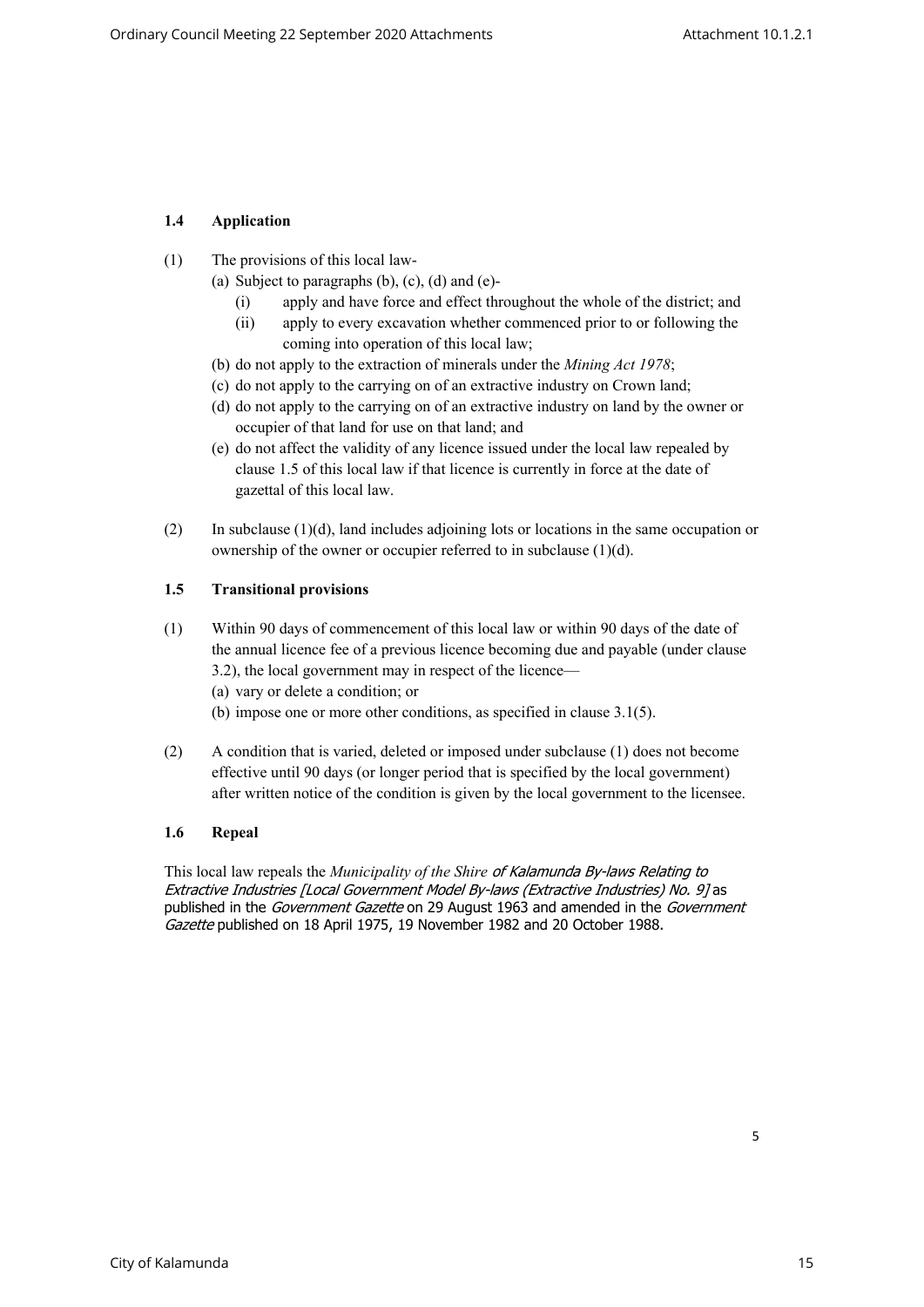### **PART 2—LICENSING REQUIREMENTS FOR AN EXTRACTIVE INDUSTRY**

#### **2.1 Extractive industries prohibited without licence**

A person must not carry on an extractive industry—

- (a) unless the person is the holder of a valid and current licence; and
- (b) otherwise than in accordance with any terms and conditions set out in, or applying in respect of, the licence.

#### **2.2 Applicant to advertise proposal**

- (1) Unless the local government first approves otherwise, a person seeking the issue of a licence shall, before applying to the local government for a licence—
	- (a) forward by registered mail a notice in the form determined by the local government from time to time to-
		- (i) the owners and occupiers of all land adjoining the land upon which it is proposed to excavate, or within an area determined by the local government as likely to be affected by the granting of a licence, advising of the application and specifying that they may, within 21 days from the date of service of the letter, object to or make representations in writing in respect of the issue of a licence by the local government;
		- (ii) every authority or person having control or jurisdiction over any of the things referred to in clause  $2.3(1)(a)(vii)$  and (viii) within 500 metres from the boundaries of the land, or within an area determined by the local government as likely to be affected by the granting of a licence; and
	- (b) as soon as practicable after complying with the requirements of paragraph (a)—
		- (i) forward a copy of the notice to the CEO; and
		- (ii) publish the notice in a newspaper circulating in the area in which the proposed excavation is located.
- (2) The local government may, within 14 days after receiving a copy of a notice referred to in subclause (1), cause to be displayed, or require the proposed applicant to display, in a prominent position on the land one or more notices—
	- (a) in the form determined by the local government from time to time;
	- (b) the content, size and construction of which have been approved by the CEO;
	- (c) specifying particulars of the proposed excavation; and
	- (d) inviting objections or comments within 21 days from the placement of the notice.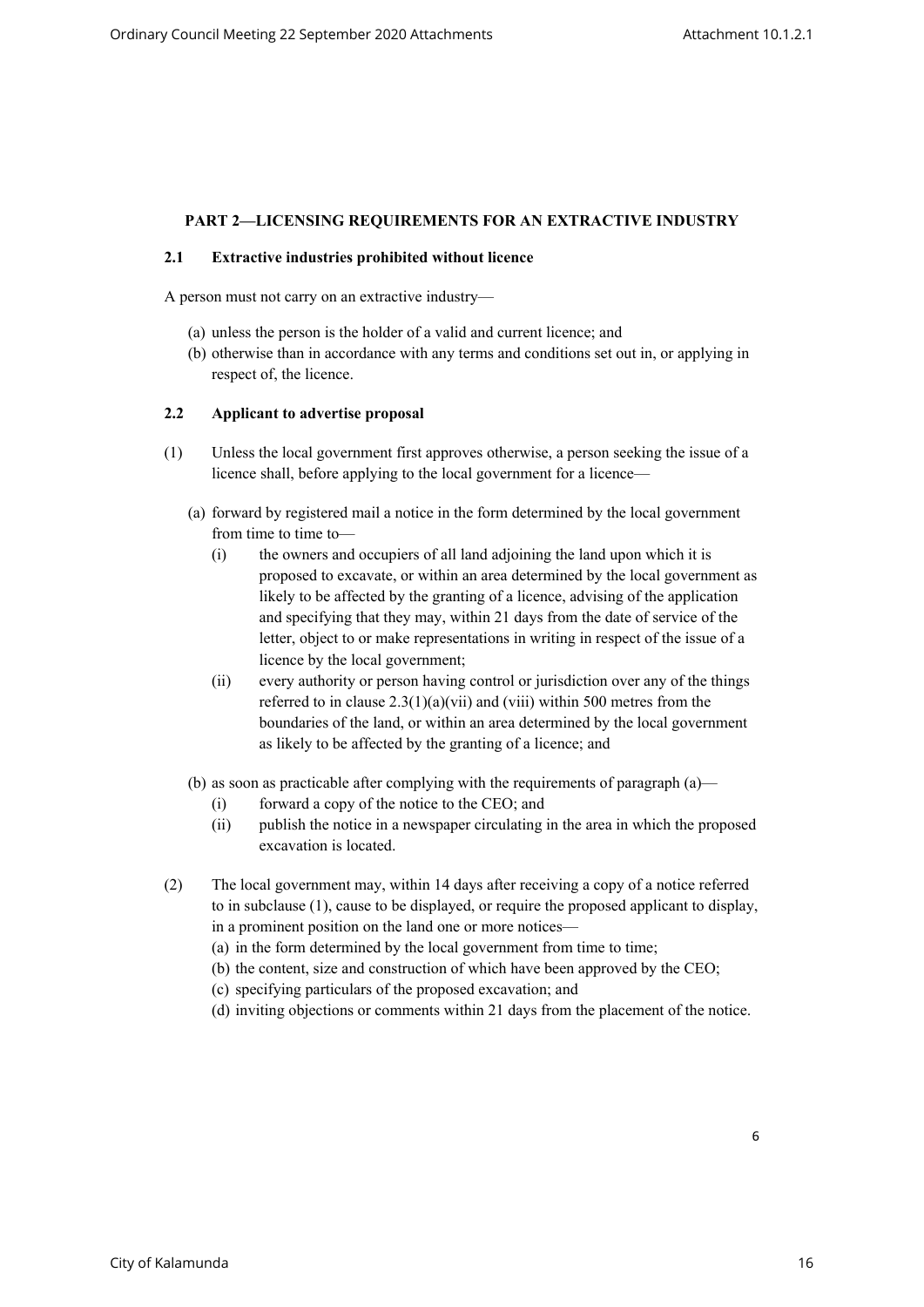# **2.3 Application for licence**

- (1) Subject to subclause (3), a person seeking the issue of a licence in respect of any land shall apply in the form determined by the local government from time to time and must forward the application duly completed and signed by each of the applicant, the owner of the land and any occupier of the land to the CEO together with—
	- (a) Three (3) copies of a plan of the excavation site to a scale of between 1:500 and 1:2000 showing—
		- (i) the existing and proposed land contours based on the Australian Height Datum and plotted at 1 metre contour intervals;
		- (ii) the land on which the excavation site is to be located;
		- (iii) the external surface dimensions of the land;
		- (iv) the location and depth of the existing and proposed excavation of the land;
		- (v) the location of existing and proposed thoroughfares or other means of vehicle access to and egress from the land and to public thoroughfares in the vicinity of the land;
		- (vi) the location of buildings, treatment plant, tanks and other improvements and developments existing on, approved for or proposed in respect of the land;
		- (vii) the location of existing power lines, telephone cables and any associated poles or pylons, sewers, pipelines, reserves, bridges, railway lines and registered grants of easement or other encumbrances over, on, under or adjacent to or in the vicinity of the land;
		- (viii) the location of all existing dams, watercourses, drains or sumps on or adjacent to the land;
		- (ix) the location and description of existing and proposed fences, gates and warning signs around the land; and
		- (x) the location of the areas proposed to be used for stockpiling excavated material, treated material, overburden and soil storage on the land and elsewhere;
	- (b) Three (3) copies of a works and excavation programme containing—
		- (i) the nature and estimated duration of the proposed excavation for which the licence is applied;
		- (ii) the stages and the timing of the stages in which it is proposed to carry out the excavation
		- (iii) details of the methods to be employed in the proposed excavation and a description of any on-site processing works;
		- (iv) details of the depth and extent of the existing and proposed excavation of the site;
		- (v) an estimate of the depth of and description of the nature and quantity of the overburden to be removed;
		- (vi) a description of the methods by which existing vegetation is to be cleared and topsoil and overburden removed or stockpiled;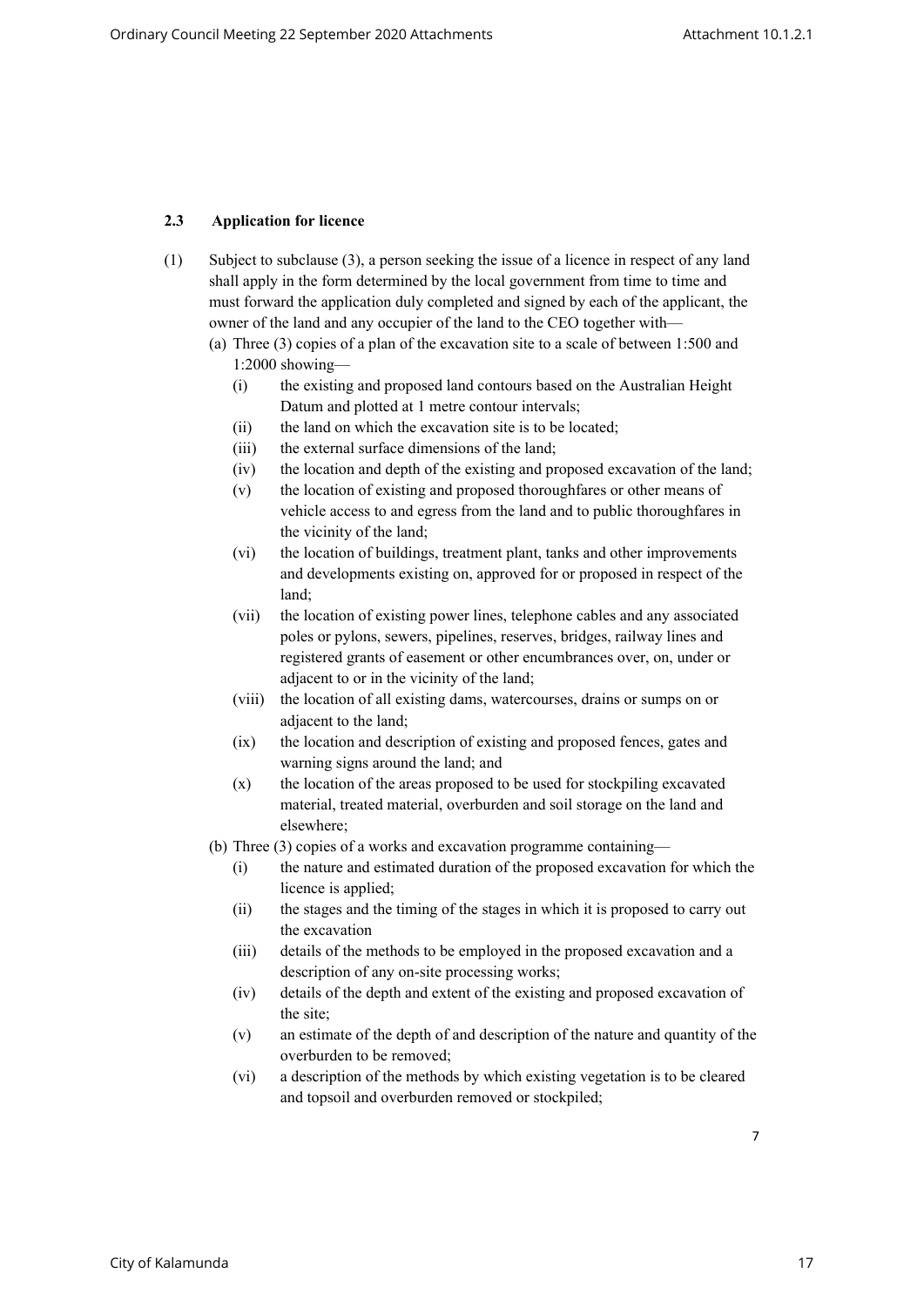- (vii) a description of the means of access to the excavation site and the types of thoroughfares to be constructed;
- (viii) details of the proposed number and size of trucks entering and leaving the site each day and the route or routes to be taken by those vehicles;
- (ix) a description of any proposed buildings, water supply, treatment plant, tanks and other improvements;
- (x) details of drainage conditions applicable to the land and methods by which the excavation site is to be kept drained;
- (xi) a description of the measures to be taken to minimise sand drift, dust nuisance, erosion, watercourse siltation and dangers to the general public;
- (xii) a description of the measures to be taken to comply with the *Environmental Protection (Noise) Regulations 1997*;
- (xiii) a description of the existing site environment and a report on the anticipated effect that the proposed excavation will have on the environment in the vicinity of the land;
- (xiv) details of the nature of existing vegetation, shrubs and trees and a description of measures to be taken to minimise the destruction of existing vegetation; and
- (xv) a description of the measures to be taken in screening the excavation site, or otherwise minimising adverse visual impacts, from nearby thoroughfares or other areas;
- (c) Three (3) copies of a rehabilitation and decommissioning programme indicating—
	- (i) the objectives of the programme, having due regard to the nature of the surrounding area and the proposed end-use of the excavation site;
	- (ii) whether restoration and reinstatement of the excavation site is to be undertaken progressively or upon completion of excavation operations;
	- (iii) how any face is to be made safe and batters sloped;
	- (iv) the method by which topsoil is to be replaced and revegetated;
	- (v) the numbers and types of trees and shrubs to be planted and other landscaping features to be developed;
	- (vi) how rehabilitated areas are to be maintained; and
	- (vii) the programme for the removal of buildings, plant, waste and final site clean-up;
- (d) evidence that a datum peg has been established on the land related to a point approved by the local government on the surface of a constructed public thoroughfare or such other land in the vicinity;
- (e) certificate from a licensed surveyor certifying the correctness of—
	- (i) the plan referred to in paragraph (a); and
	- $(ii)$  the datum peg and related point referred to in paragraph  $(d)$ ;
- (f) where the applicant is required to display a notice, evidence that the requirements of clause 2.2 (2) have been carried out;
- (g) copies of all land use planning approvals required under any planning legislation;
- (h) copies of any environmental approval required under any environmental legislation;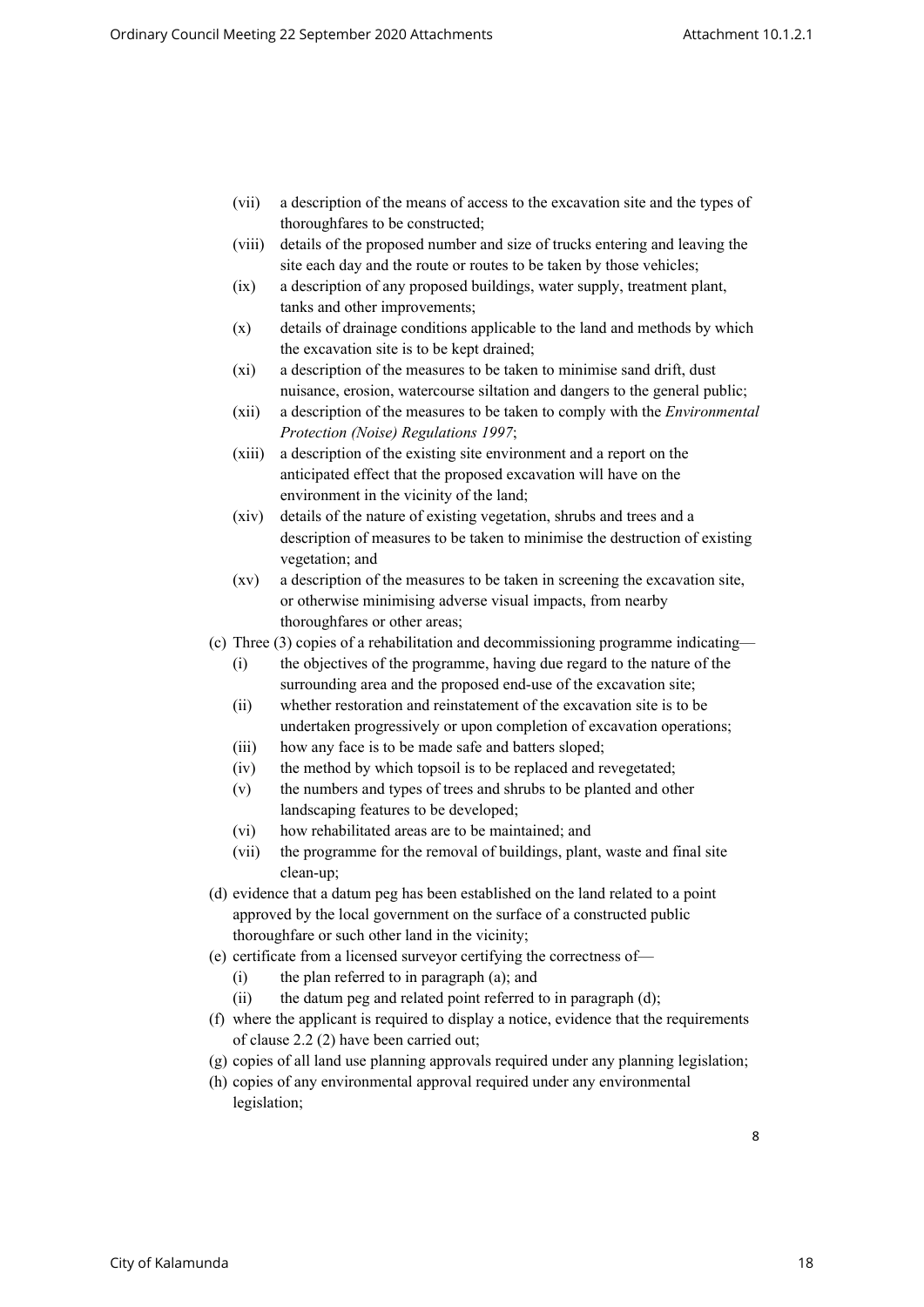- (i) copies of any geotechnical information relating to the excavation site;
- (j) the consent in writing to the application from the owner of the excavation site;
- (k) the licence application fee specified by the local government from time to time; and
- (l) any other information that the local government may reasonably require.
- (2) All survey data supplied by an applicant for the purpose of subclause (1) shall comply with Australian Height Datum and Australian Map Grid standards.
- (3) Where in relation to a proposed excavation—
	- (a) the surface area is not to exceed 5000 square metres; and
	- (b) the extracted material is not to exceed 5000 cubic metres;

the local government may exempt a person making application for a licence under subclause (1) from supplying any of the data specified in paragraphs (b), (d), (e) and (i) of subclause (1).

#### **PART 3—DETERMINATION OF APPLICATION**

#### **3.1 Determination of application**

- (1) The local government may refuse to consider an application for a licence that does not comply with the requirements of clause 2.3, and in any event shall refuse an application for a licence where planning approval for an extractive industry use of the land has not first been obtained.
- (2) The local government may, in respect of an application for a licence—
	- (a) refuse the application; or
	- (b) approve the application—
		- (i) over the whole or part of the land in respect of which the application is made; and
		- (ii) such terms and conditions, if any, as it sees fit.
- (3) Where the local government approves an application for a licence, it shall—
	- (a) determine the licence period, not exceeding 5 years from the date of issue; and
		- (b) approve the issue of a licence in the form determined by the local government from time to time.
- (4) Where the local government approves the issue of a licence, the CEO upon receipt by the local government of—
	- (a) payment of the annual licence fee, or the relevant proportion of the annual licence fee to 30 June, determined by the local government under and in accordance with sections 6.16 to 6.19 of the *Local Government Act 1995*;
	- (b) payment of the secured sum if any, imposed under clause 5.1;
	- (c) the documents, if any, executed to the satisfaction of the CEO, under clause 5.1; and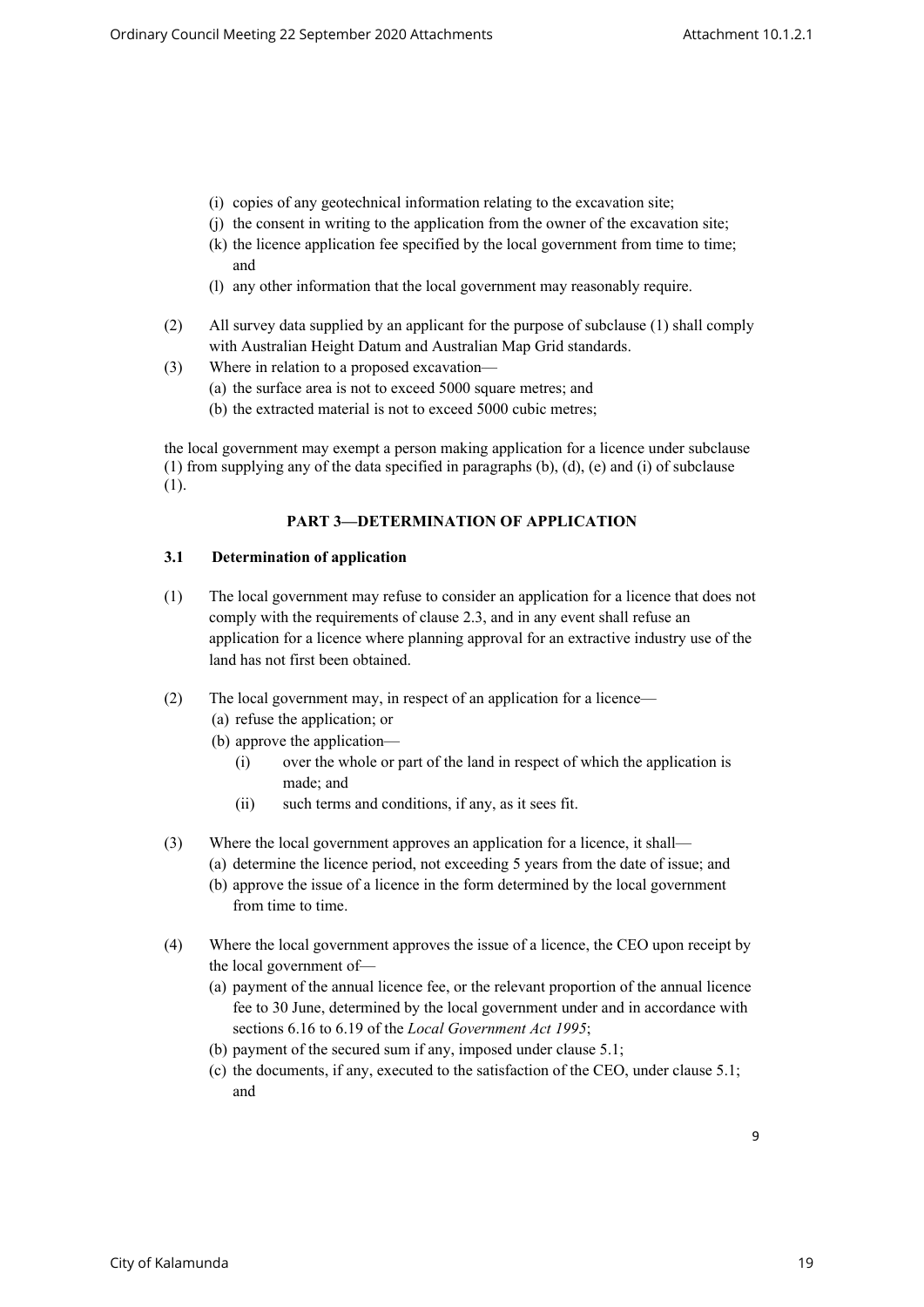- (d) a copy of the public liability insurance policy required under clause 7.1(1) shall issue the licence to the applicant.
- (5) Without limiting subclause (2), the local government may impose conditions in respect of the following matters—
	- (a) the orientation of the excavation to reduce visibility from other land;
	- (b) the appropriate siting of access thoroughfares, buildings and plant;
	- (c) the stockpiling of material;
	- (d) the hours during which any excavation work may be carried out;
	- (e) the hours during which any processing plant associated with, or located on, the site may be operated;
	- (f) requiring all crushing and treatment plant to be enclosed within suitable buildings to minimise the emission of noise, dust, vapour and general nuisance to the satisfaction of the local government;
	- (g) the depths below which a person shall not excavate;
	- (h) distances from adjoining land or thoroughfares within which a person must not excavate;
	- (i) the safety of persons employed at or visiting the excavation site;
	- (j) the control of dust and wind-blown material;
	- (k) the planting, care and maintenance of trees, shrubs and other landscaping features during the time in which the extractive industry is carried out in order to effectively screen the area to be excavated and to provide for progressive rehabilitation;
	- (l) the prevention of the spread of dieback or other disease;
	- (m)the drainage of the excavation site and the disposal of water;
	- (n) the restoration and reinstatement of the excavation site, the staging of such works, and the minimising of the destruction of vegetation;
	- (o) the provision of retaining walls to prevent subsidence of any portion of the excavation or of land abutting the excavation;
	- (p) requiring the licensee to furnish to the local government a surveyor's certificate each year, prior to the renewal fee being payable, to certify the quantity of material extracted and that material has not been excavated below the final contour levels outlined within the approved excavation programme;
	- (q) requiring the licensee to enter into an agreement with the local government by which it agrees to pay any extraordinary expenses incurred by the local government in repairing damage caused to thoroughfares in the district by heavy or extraordinary traffic conducted by or on behalf of the licensee under the licence;
	- (r) requiring the licensee to enter into an agreement with the local government in respect of any condition or conditions imposed under this local law; and
	- (s) any other matter for properly regulating the carrying on of an extractive industry.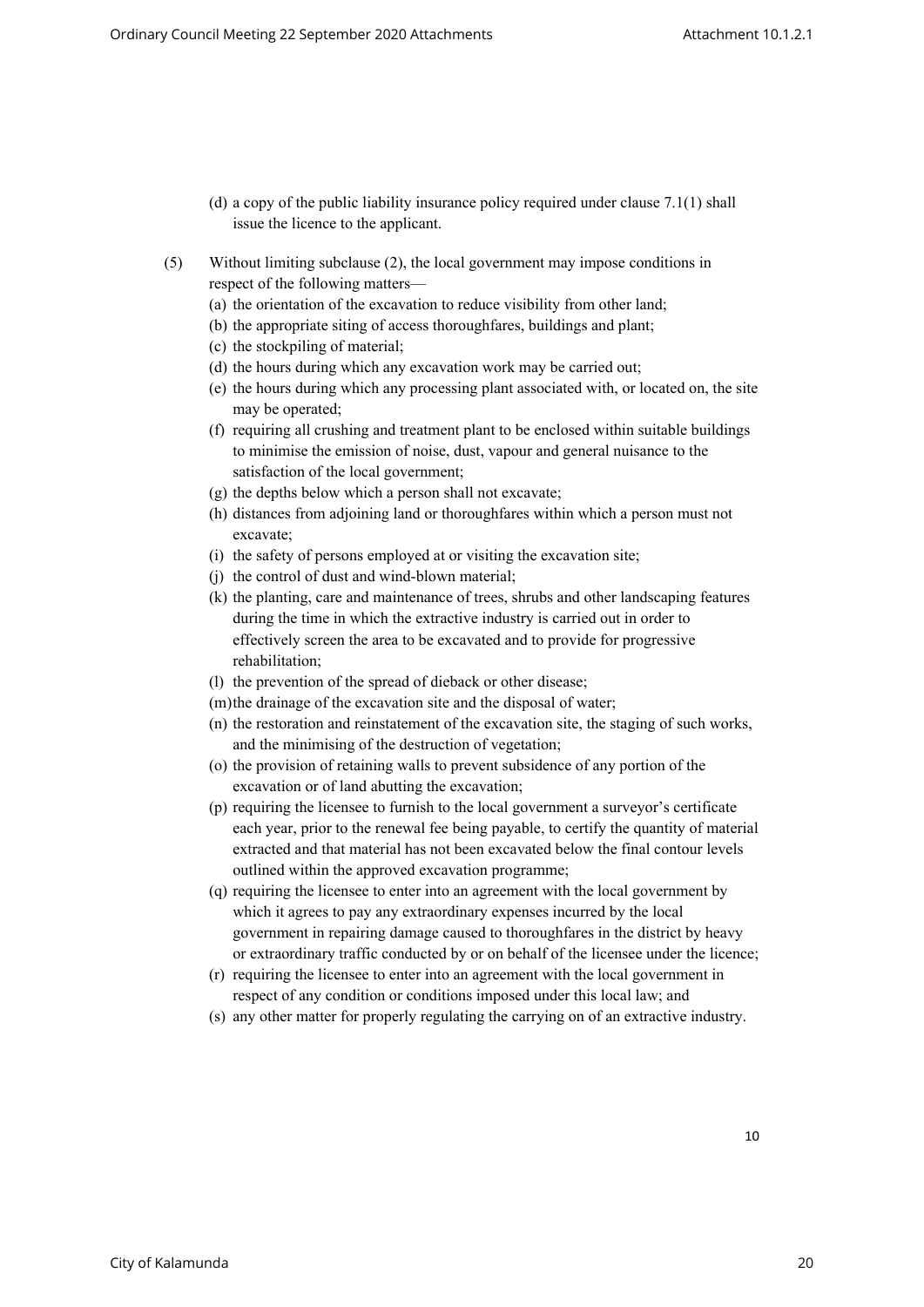#### **3.2 Payment of annual licence fee**

On or before 30 June in each year, a licensee shall pay to the local government the annual licence fee determined by the local government under and in accordance with sections 6.16 to 6.19 of the Act.

### **PART 4—TRANSFER, CANCELLATION AND RENEWAL OF LICENCE**

#### **4.1 Transfer of licence**

- (1) An application for the transfer of a licence shall—
	- (a) be made in writing;
	- (b) be signed by the licensee and the proposed transferee of the licence;
	- (c) be accompanied by the current licence;
	- (d) be accompanied by the consent in writing to the transfer from the owner of the excavation site;
	- (e) include any information that the local government may reasonably require; and
	- (f) be forwarded to the CEO together with the fee determined by the local government from time to time.
- (2) Upon receipt of any application for the transfer of a licence, the local government may—
	- (a) refuse the application; or
	- (b) approve the application on such terms and conditions, if any, as it sees fit.
- (3) Where the local government approves an application for the transfer of a licence, the local government shall transfer the licence by an endorsement on the licence in the form determined by the local government from time to time, signed by the CEO.
- (4) Where the local government approves the transfer of a licence it shall not be required to refund any part of the fees paid by the former licensee in respect of the transferred licence.

# **4.2 Cancellation of licence**

- (1) The local government may cancel a licence where the licensee has—
	- (a) been convicted of an offence against—
		- (i) this local law; or
		- (ii) any other law relating to carrying on an extractive industry;
	- (b) transferred or assigned or attempted to transfer or assign the licence without the consent of the local government;
	- (c) permitted another person to carry on an extractive industry otherwise than in accordance with the terms and conditions of the licence and of the provisions of this local law;
	- (d) failed to pay the annual licence fee under clause 3.2; or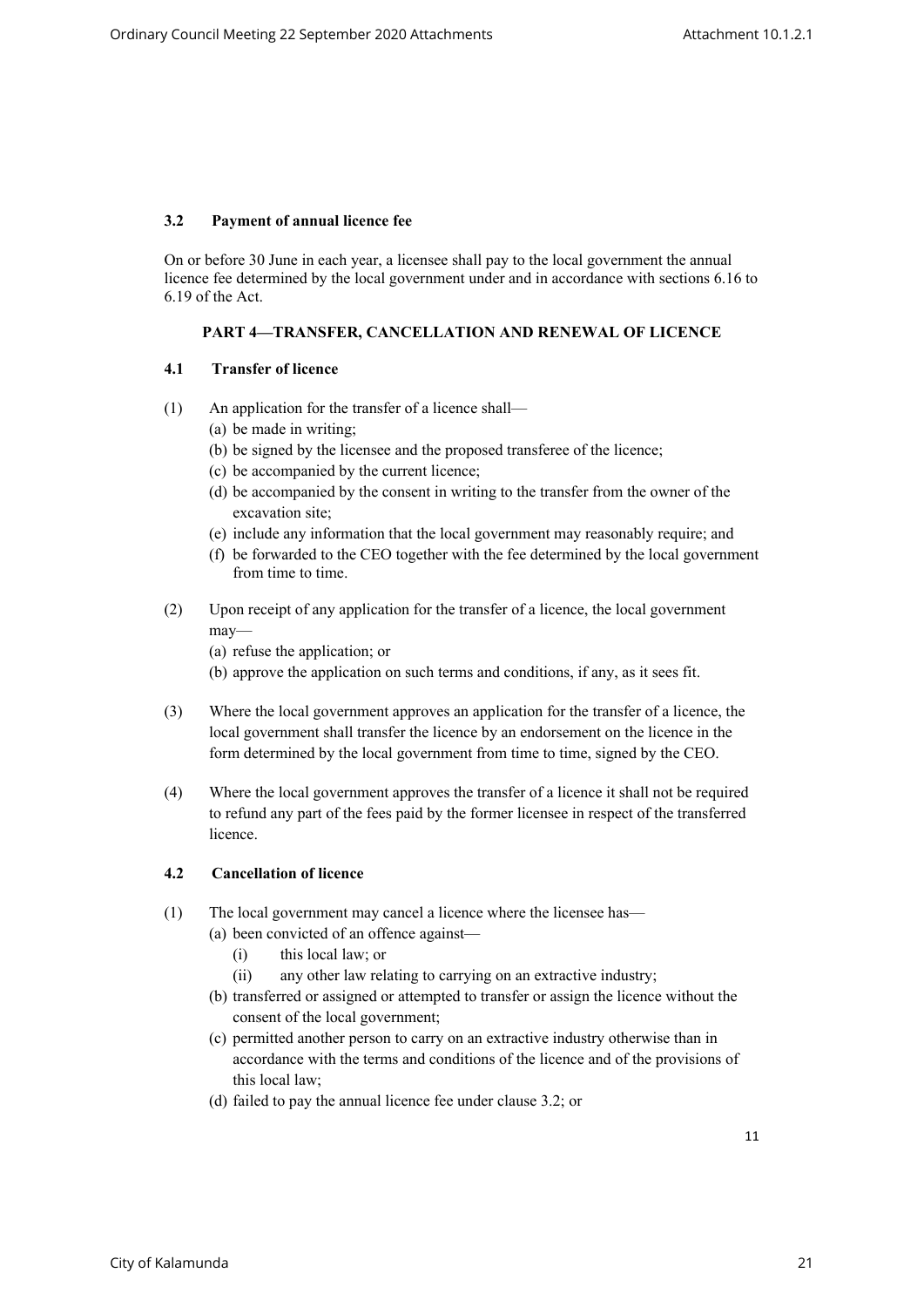- (e) failed to have a current public liability insurance policy under clause 7.1 (1) or failed to provide a copy of the policy or evidence of its renewal as the case may be, under clause 7.1 (2).
- (2) Where the local government cancels a licence under this clause—
	- (a) the local government shall advise the licensee in writing of the cancellation;
	- (b) the cancellation takes effect on and from the day on which the licensee is served with the cancellation advice; and
	- (c) the local government shall not be required to refund any part of the fees paid by the licensee in respect of the cancelled licence.

#### **4.3 Renewal of licence**

- (1) A licensee who wishes to renew a licence must apply in writing to the local government at least 45 days before the date of expiry of the licence and shall submit with the application for renewal—
	- (a) the fee determined by the local government from time to time;
	- (b) a copy of the current licence;
	- (c) a plan showing the contours of the excavation carried out to the date of that application;
	- (d) details of the works, excavation and rehabilitation stages reached and of any changes or proposed changes with respect to any of the things referred to in clauses  $2.3$  (1) (b) and (c); and
	- (e) any other things referred to in clauses 2.3 and 3.1.
- (2) The local government may waive any of the requirements specified in clause 4.3 (1) (d) or (e).
- $(3)$  If—
	- (a) an application to renew a licence is in relation to land in respect of which the current licence was issued less than 12 months prior to the date from which the new licence if granted would apply; and
	- (b) the methods to be employed in the proposed land excavation are identical to those being employed at the date of the application,

then the applicant shall not be obliged, unless otherwise required by the local government to submit details of any of the things referred to in clauses 2.3 and 3.1.

- (4) Upon receipt of an application for the renewal of a licence, the local government may—
	- (a) refuse the application; or
	- (b) approve the application on such terms and conditions, if any, as it sees fit.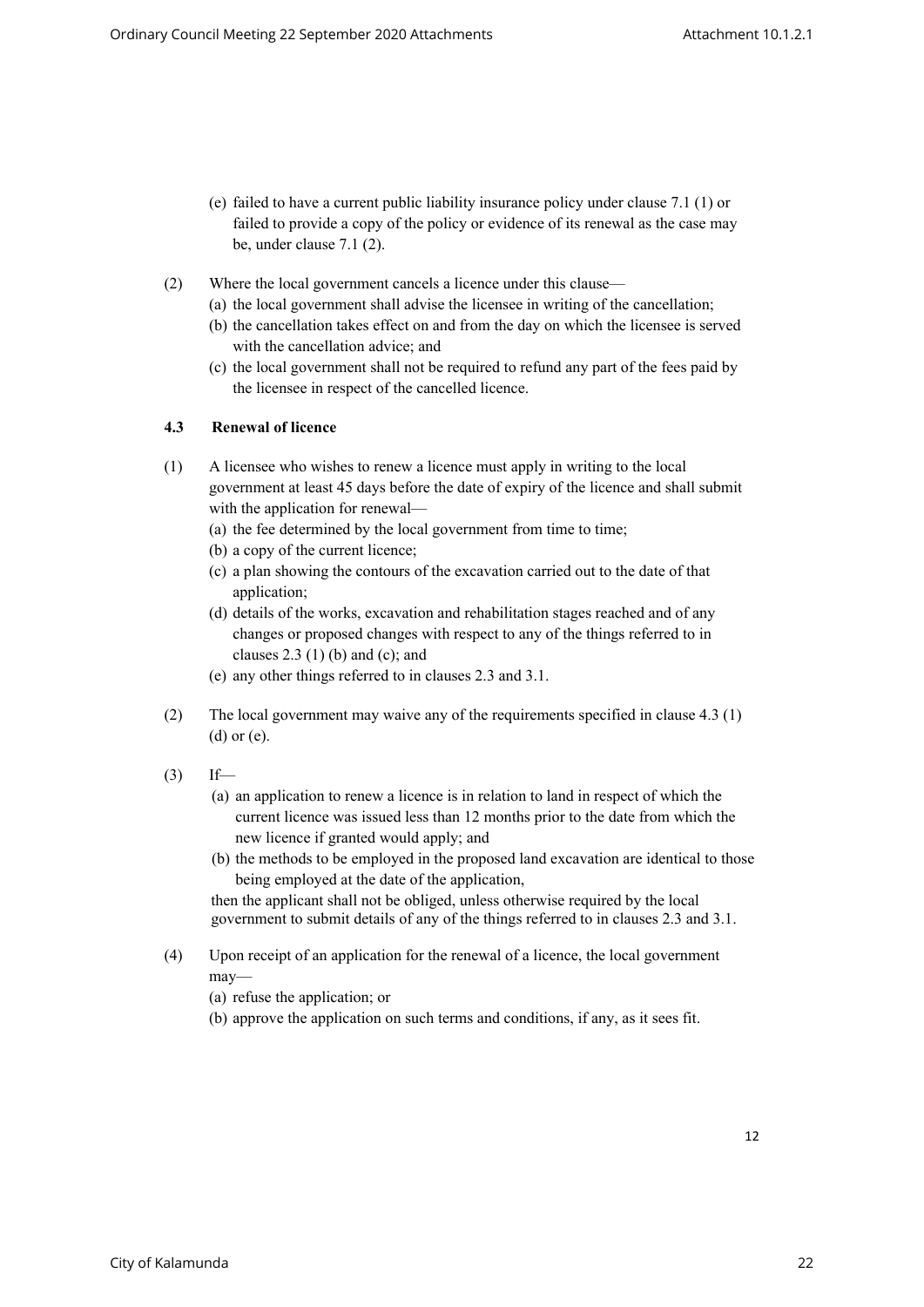#### **4.4 Notice of outcome**

The local government will provide written notice to an applicant whenever it makes a decision regarding the issue, renewal, transfer or cancellation of a licence

### **PART 5—SECURED SUM AND APPLICATION THEREOF**

#### **5.1 Security for restoration and reinstatement**

- (1) For the purpose of ensuring that an excavation site is properly restored or reinstated, the local government may require that—
	- (a) as a condition of a licence; or
	- (b) before the issue of a licence, the licensee shall give to the local government a bond, bank guarantee or other security, of a kind and in a form acceptable to the local government, in or for a sum determined by the local government from time to time.
- (2) A bond required under subclause (1) is to be paid into a fund established by the local government for the purposes of this clause.
- (3) Subject to clause 5.2, any interest accrued in respect of the bond paid into the fund under subclause (2) is to be returned to the licensee at the completion of the restoration and reinstatement works required by the licence conditions or otherwise under this local law.

#### **5.2 Use by the local government of secured sum**

- (1) If a licensee fails to carry out or complete the restoration and reinstatement works required by the licence conditions either—
	- (a) within the time specified in those conditions; or
	- (b) where no such time has been specified, within 60 days of the completion of the excavation or portion of the excavation specified in the licence conditions,

then, subject to the local government giving the licensee 14 days notice of its intention to do so—

- (c) the local government may carry out or cause to be carried out the required restoration and reinstatement work or so much of that work as remains undone; and
- (d) the licensee shall pay to the local government on demand all costs incurred by the local government or which the local government may be required to pay under this clause.
- (2) The local government may apply the proceeds of any bond, bank guarantee or other security provided by the licensee under clause 5.1 towards its costs under this clause.
- (3) The liability of a licensee to pay the local government's costs under this clause is not limited to the amount, if any, secured under clause 5.1.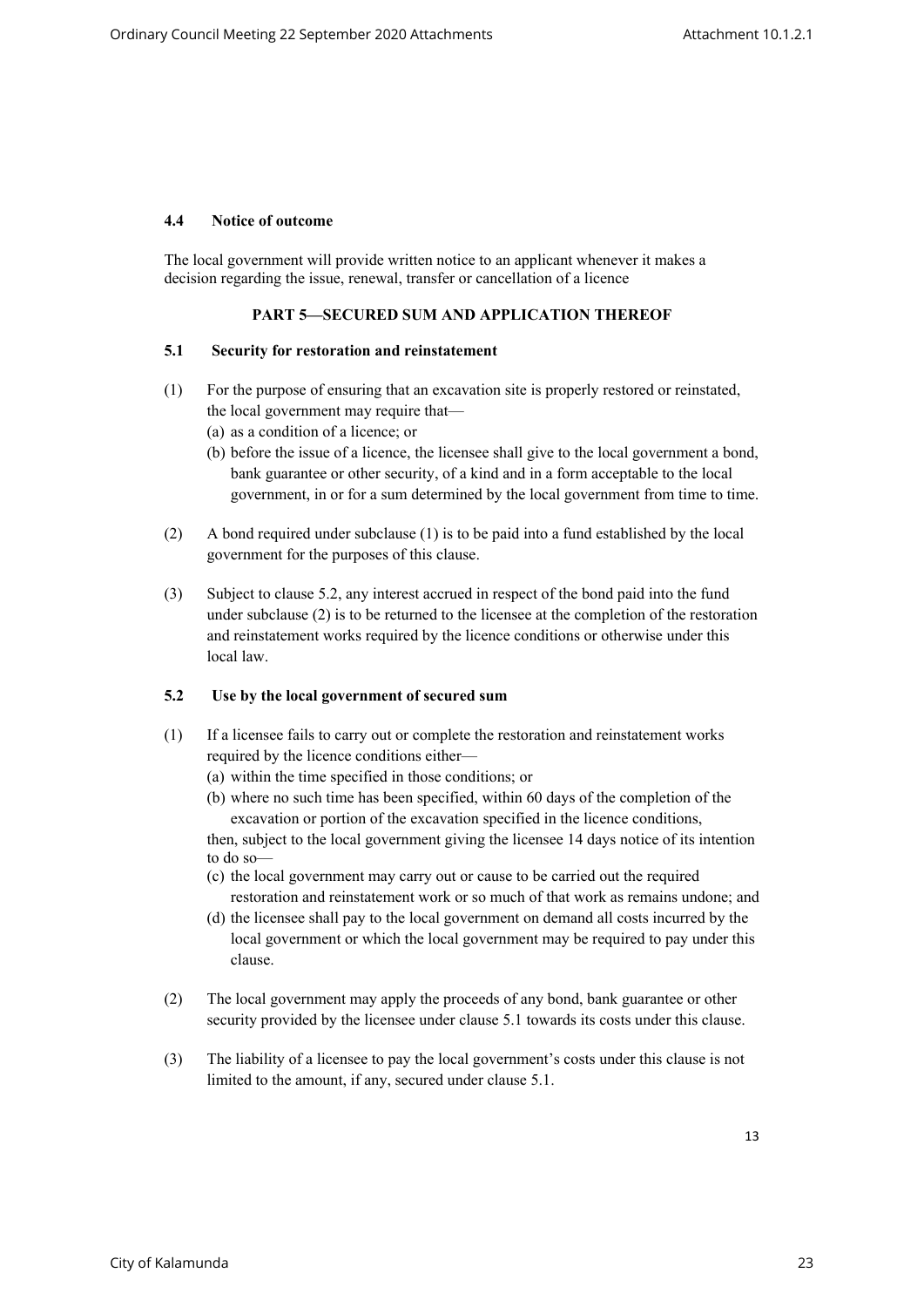#### **PART 6—LIMITATIONS, OBLIGATIONS OF THE LICENSEE AND PROHIBITIONS**

#### **6.1 Limits on excavations near boundary**

Subject to any licence conditions imposed by the local government, a person shall not, without the written approval of the local government, excavate within—

- (a) 20 metres of the boundary of any land on which the excavation site is located;
- (b) 20 metres of any land affected by a registered grant of easement;
- (c) 40 metres of any thoroughfare; or
- (d) 40 metres of any watercourse.

#### **6.2 Obligations of the licensee**

A licensee shall-

- (a) where the local government so requires, securely fence the excavation to a standard determined by the local government and keep the gateways locked when not actually in use in order to prevent unauthorised entry;
- (b) erect and maintain warning signs along each of the boundaries of the area excavated under the licence so that each sign—
	- (i) is not more than 200 metres apart;
	- (ii) is not less than 1.8 metres high and not less than 1 metre wide; and
	- (iii) bears the words 'DANGER EXCAVATIONS KEEP OUT';
- (c) except where the local government approves otherwise, drain and keep drained to the local government's satisfaction any excavation to which the licence applies so as to prevent the accumulation of water;
- (d) restore and reinstate the excavation site in accordance with the terms and conditions of the licence, the site plans and the works and excavation programme approved by the local government;
- (e) take all reasonable steps to prevent the emission of dust, noise, vibration and other forms of nuisance from the excavation site; and
- (f) otherwise comply with the conditions imposed by the local government in accordance with clause 3.1.

# **6.3 Prohibitions**

A licensee shall not—

(a) remove any trees or shrubs within 40 metres (or such lesser distance as may be allowed, in writing, by the local government) of the boundary of any thoroughfare on land in respect of which a licence has been granted, except for the purpose of constructing access thoroughfares, erecting buildings or installing plant for use in connection with the excavation and then only with the express approval of the local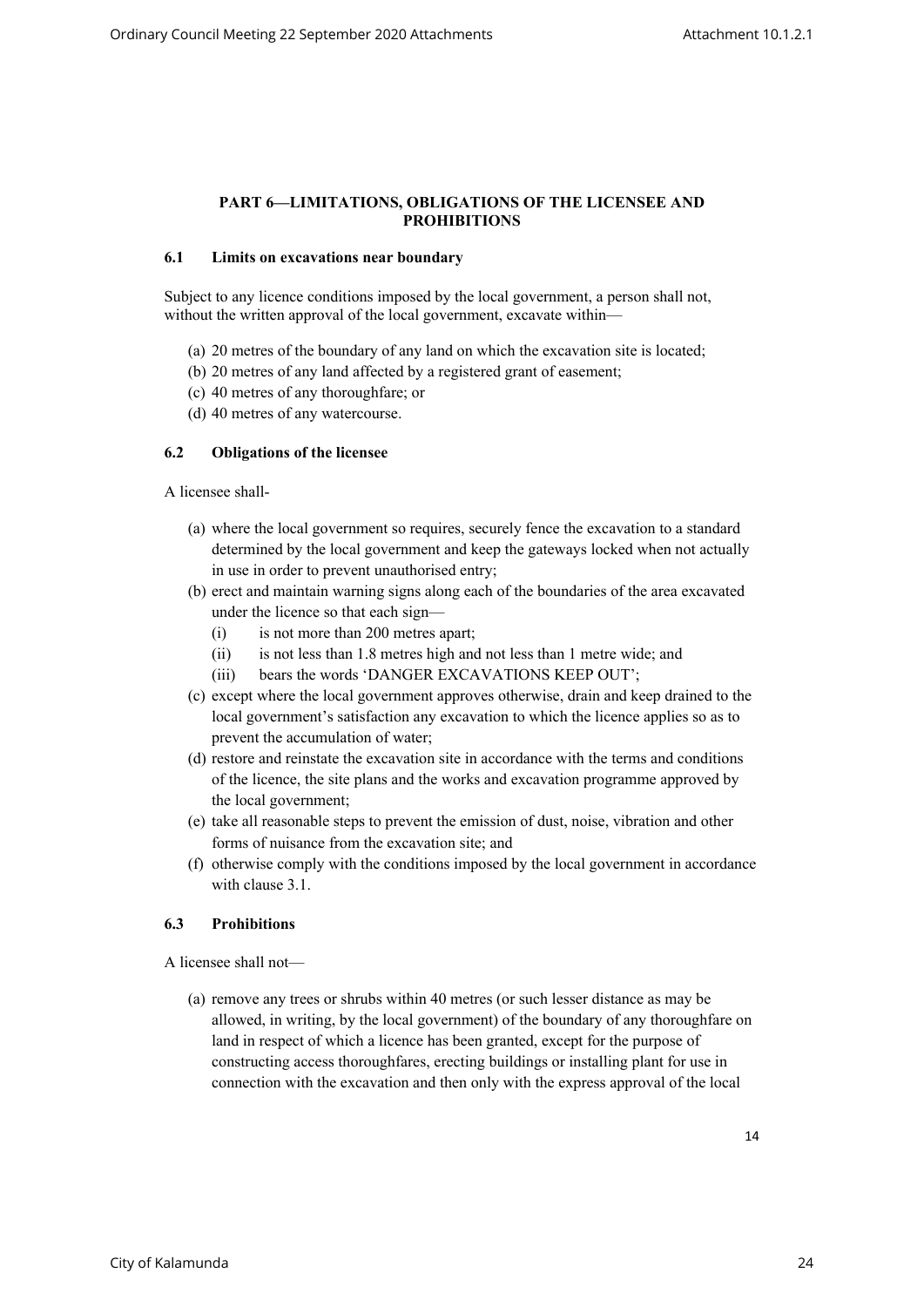government and subject to any conditions which the local government may impose in accordance with clause 3.1;

- (b) store, or permit to be stored, any explosives or explosive devices on the site to which the licence applies other than with the approval of the local government and the Department of Mines, Industry Regulation and Safety; or
- (c) fill or excavate, other than in accordance with the terms and conditions of the licence, the site plans and the works and excavation programme approved by the local government.

#### **6.4 Blasting**

- (1) A person shall not carry out or permit to be carried out any blasting in the course of excavating unless—
	- (a) the local government has otherwise given approval in respect of blasting generally or in the case of each blast;
	- (b) subject to subclause (2), the blasting takes place only between the hours of 8.00am and 5.00pm, or as determined by the local government, on Mondays to Fridays inclusive;
	- (c) the blasting is carried out in strict accordance with the AS2187 SAA Explosives Code as amended from time to time, the *Mines Safety and Inspection Act 1994*, the *Environmental Protection Act 1986*, and all relevant local laws of the local government; and
	- (d) in compliance with any other conditions imposed by the local government concerning—
		- (i) the time and duration of blasting;
		- (ii) the purposes for which the blasting may be used; and
		- (iii) such other matters as the local government may reasonably require in the interests of the safety and protection of members of the public and of property within the district.
- (2) A person shall not carry out or permit to be carried out any blasting on a Saturday, Sunday or public holiday except with the prior approval of the local government.

#### **PART 7—MISCELLANEOUS PROVISIONS**

#### **7.1 Public liability**

- (1) A licensee shall have at all times a current public liability insurance policy taken out in the joint names of the licensee and the local government indemnifying the licensee and the local government for a sum of not less than \$20,000,000 in respect of any one claim relating to any of the excavation operations.
- (2) The licensee shall provide to the local government a copy of the policy taken out under subclause (1), within 14 days after the issue of that policy and shall provide to the local government evidence of renewal within 14 days of each renewal date.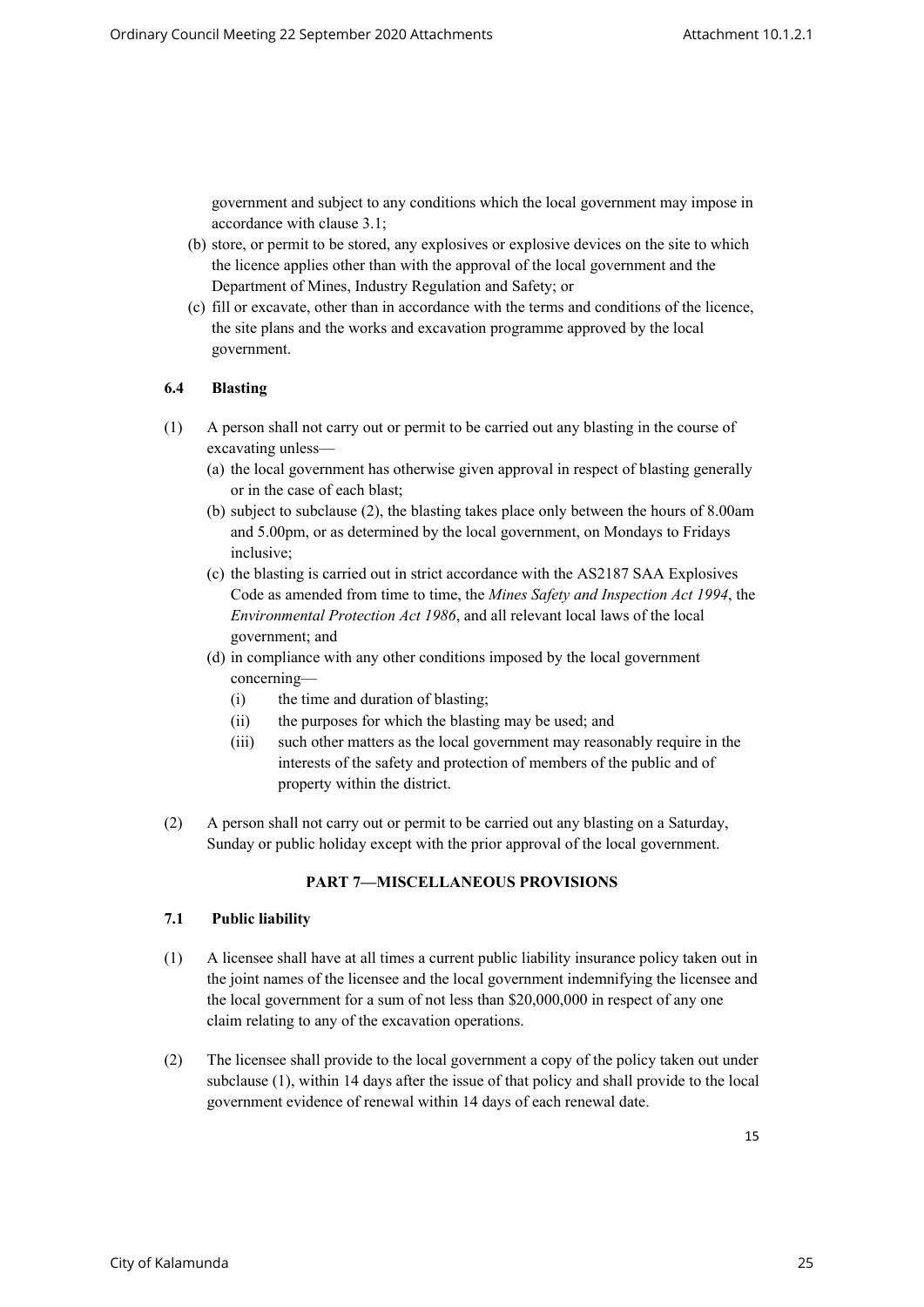### **7.2 Mines Safety and Inspection Act and Environmental Protection Act**

- (1) In any case where the *Mines Safety and Inspection Act 1994* or the *Environmental Protection Act 1986* applies to any excavation carried on or proposed to be carried on at a site, the licensee in respect of that site shall provide to the local government within 14 days full particulars of any inspection or report made under that Act or those Acts.
- (2) In this clause, the *Mines Safety and Inspection Act 1994* and the *Environmental Protection Act 1986* include all subsidiary legislation made under those Acts.

#### **7.3 Notice of cessation of operations**

- (1) Where a licensee intends to cease carrying on an extractive industry— (a) temporarily for a period in excess of 12 months; or (b) permanently, the licensee shall, as well as complying with clause 7.4, give the local government written notice of the cessation not later than 1 week after those operations have ceased.
- (2) Where a licensee has given written notice to the local government of the intention to permanently cease carrying on an extractive industry on the site to which the licence applies the licence is deemed to have expired on the date such cessation is so notified.
- (3) The temporary or permanent cessation of the carrying on of an extractive industry on a site or the deemed expiration or cancellation of a licence does not entitle the licensee to any refund of any licence fee.

#### **7.4 Works to be carried out on cessation of operations**

Where the carrying on of an extractive industry on the site permanently ceases or on the expiration or cancellation of the licence applicable to the site, whichever first occurs, the licensee shall, as well as complying with the provisions of clause 7.3—

- (a) restore and reinstate the excavated site in accordance with the proposals approved by the local government or in such other manner as the local government may subsequently agree in writing with the licensee:
- (b) ensure that any face permitted to remain upon the excavation site is left safe with all loose materials removed and where the excavation site is—
	- (i) sand, the sides are sloped to a batter of not more than 1:3 (vertical:horizontal); and
	- (ii) limestone or material other than sand, the sides are sloped to a batter which, in the opinion of the local government, would enable the site to be left in a stable condition;
- (c) ensure that the agreed floor level of the excavation is graded to an even surface or is otherwise in accordance with the rehabilitation and decommissioning programme approved by the local government;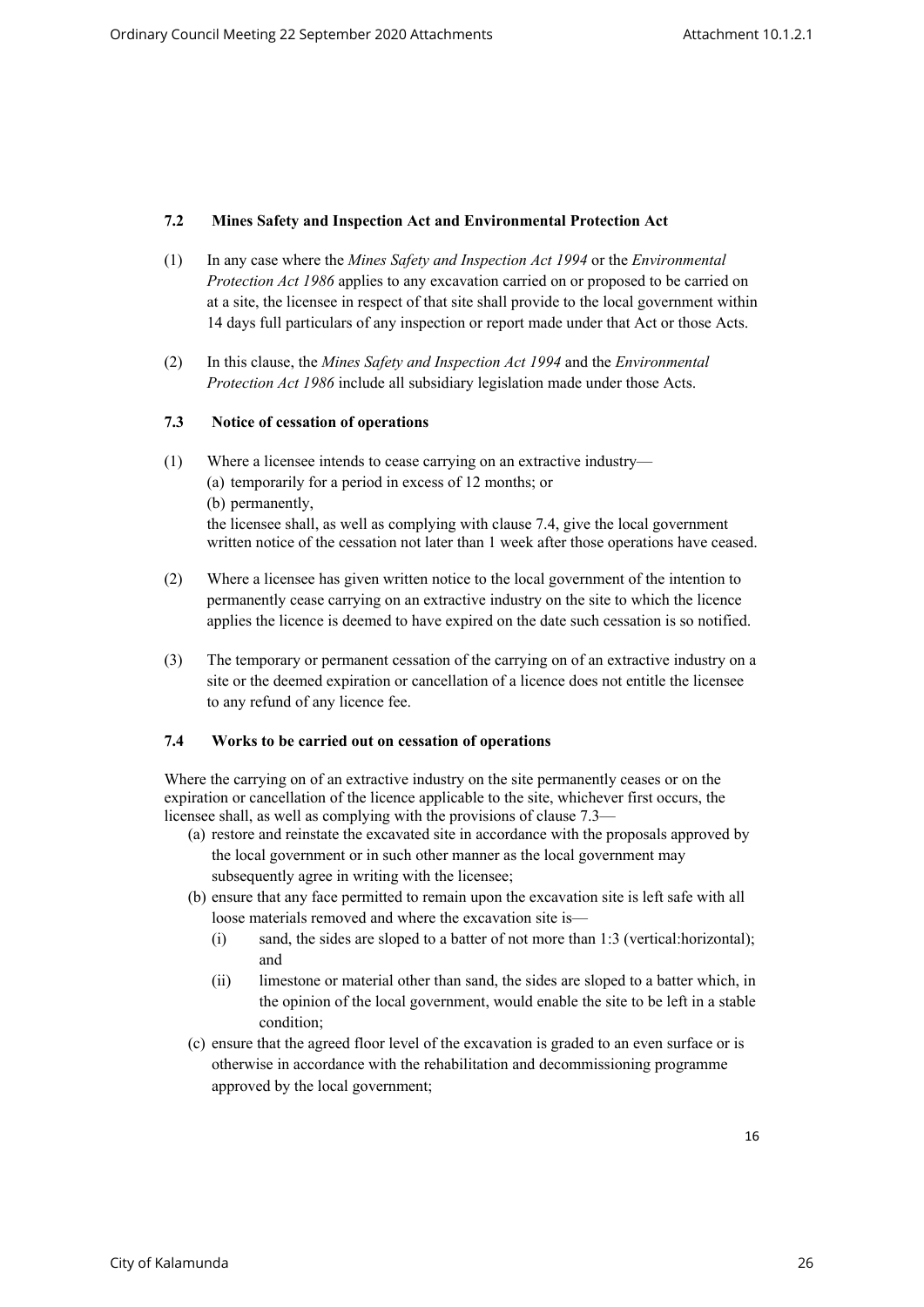- (d) ensure that all stockpiles or dumps of stone, sand or other materials are left so that no portion of that material can escape onto land not owned or occupied by the licensee nor into any stream, watercourse or drain that is not wholly situated within the land owned or occupied by the licensee;
- (e) erect retaining walls where necessary to prevent subsidence of land in the vicinity of any excavation;
- (f) remove from the site all buildings, plant and equipment erected, installed or used for or in relation to the carrying on of an extractive industry on the site and fill all holes remaining after such removal to the level of the surrounding ground and compact such filled holes sufficiently to prevent settling; and
- (g) break up, scarify, cover with topsoil and plant with grass, trees and shrubs all parts of the site where buildings, plant and equipment were erected or installed and all areas which were used for stockpiling unless otherwise specified under this local law.

# **PART 8—OBJECTIONS AND REVIEW**

#### **8.1 Objection and review rights**

- (1) The provisions of Division 1 of Part 9 of the Act and regulation 33 of the Local Government (Functions and General) Regulations 1996 shall apply when the local government makes a decision as to whether it will— (a) grant a person a licence under this local law; or (b) renew, vary, or cancel a licence that a person has under this local law.
- (2) The provisions of this clause are subject to section 3.25 and item 12 of Division 1 of Schedule 3.1 of the *Local Government Act 1995* and any power of entry exercised by the local government under this local law is subject to Part 3, Division 3 of the *Local Government Act 1995.*

#### **PART 9—OFFENCES, PENALTIES AND FORMS**

### **9.1 Offences**

A person who fails to do anything required or directed to be done under this local law, or who does anything which under this local law that person is prohibited from doing, commits an offence.

# **9.2 General penalty**

A person who commits an offence under this local law is liable, on conviction, to a penalty not exceeding \$5,000 and if the offence is of a continuing nature to an additional penalty no exceeding \$500 for each day or part of the day during which the offence has occurred.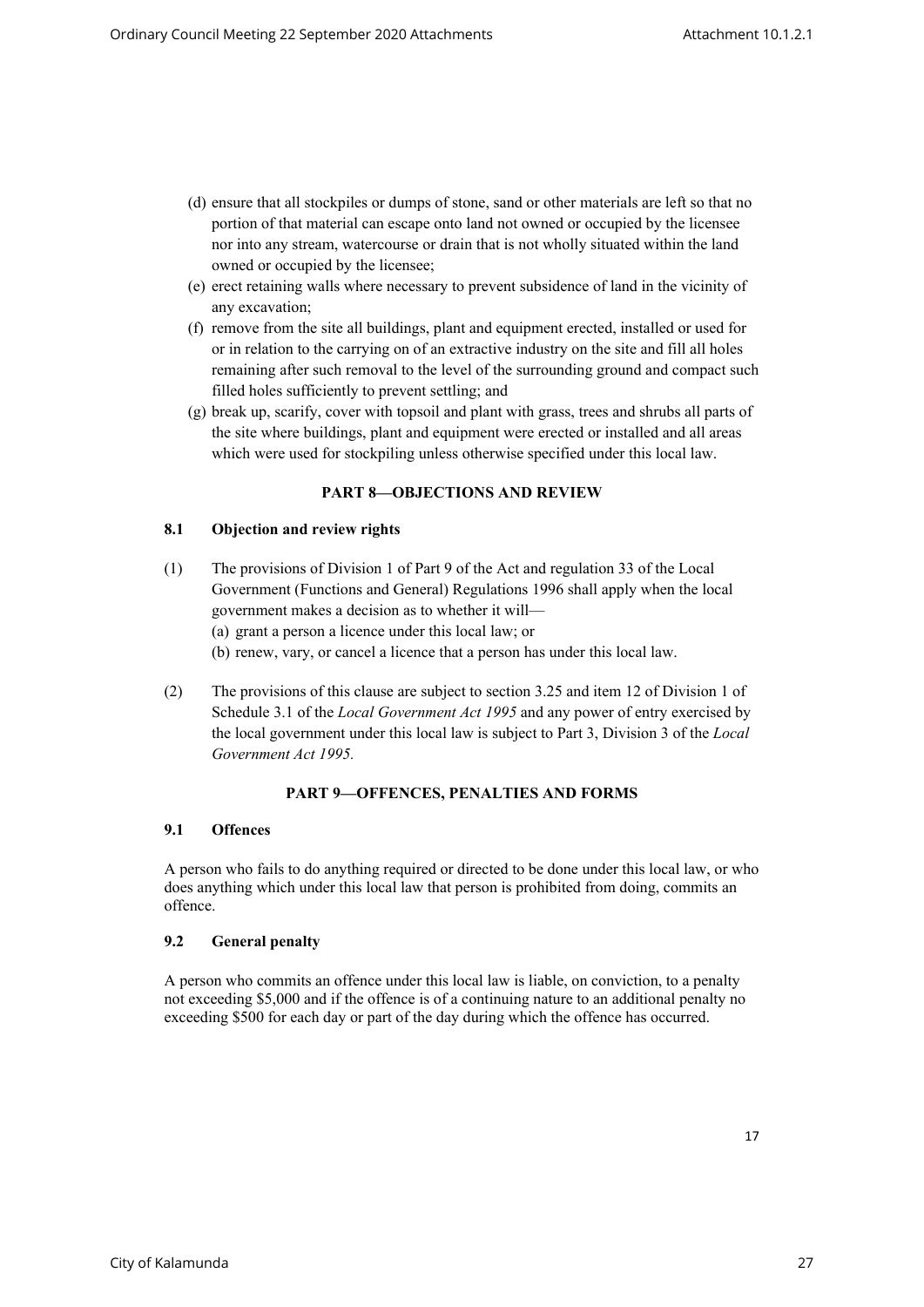# **9.3 Modified penalty**

- (1) An offence against a clause specified in the Schedule is a prescribed offence for the purposes of section 9.16 (1) of the Act.
- (2) The amount of the modified penalty for a prescribed offence is that specified adjacent to the clause in Schedule 1.

#### **9.4 Forms**

For the purposes of this local law—

- (a) the form of the infringement notice given under section 9.16 of the Act is that of Form 2 in Schedule 1 of the *Local Government (Functions and General) Regulations 1996*; and
- (b) the form of the notice sent under section 9.20 of the Act withdrawing an infringement notice is that of Form 3 in Schedule 1 of the *Local Government (Functions and General) Regulations 1996*.

————